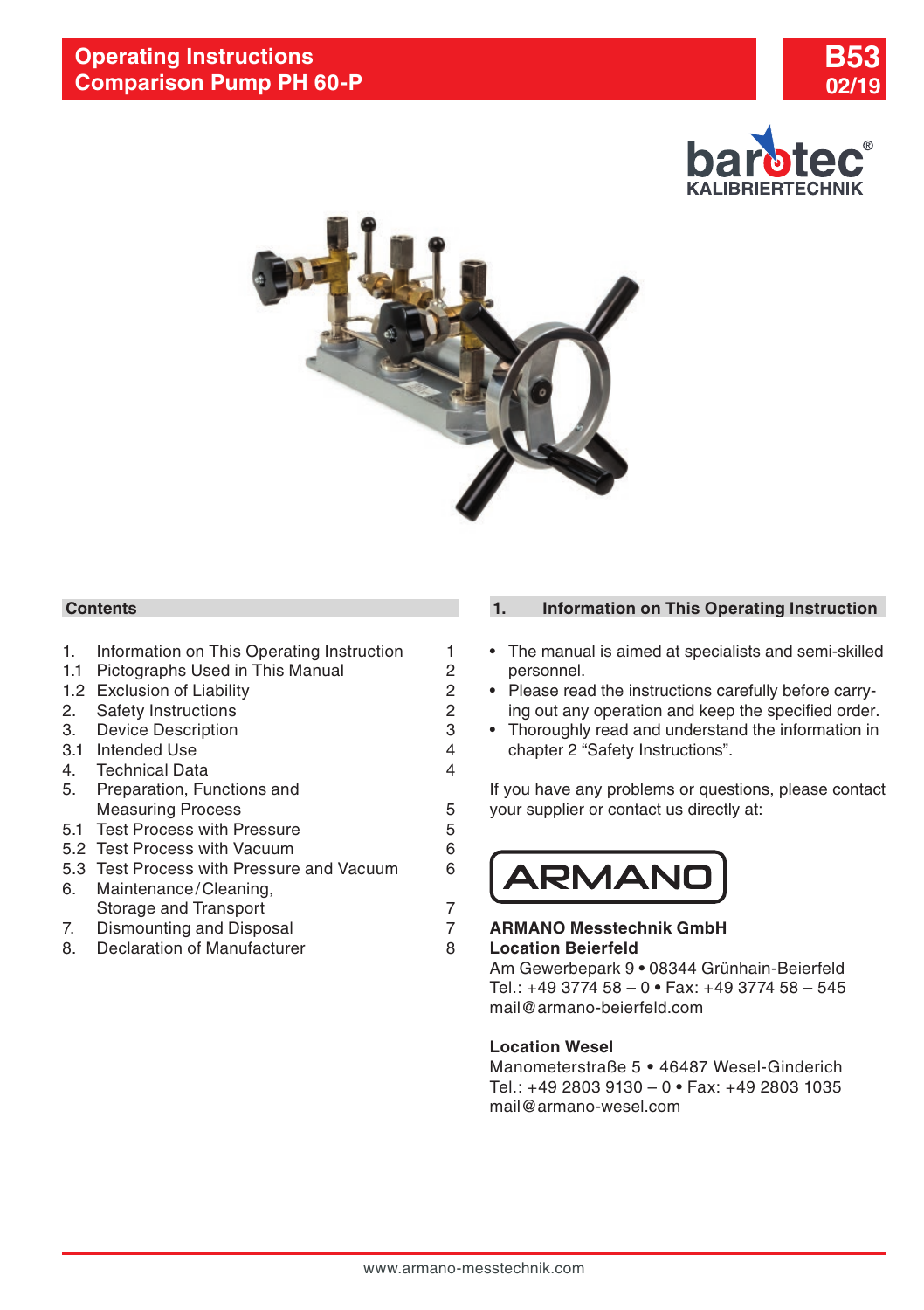## <span id="page-1-0"></span>**1.1 Pictographs Used in This Manual**

In this manual, pictographs are used as hazard warnings.

Particular information, instructions and restrictions designed for the prevention of personal or substantial property damage:



**WARNING!** Is used to warn you against an imminent danger that may result in personal injury or death.

**IMPORTANT!** Is used to warn you against a possibly hazardous situation that may result in personal, property or environmental damage.

 **CAUTION!** Is used to draw your attention to important recommendations to be observed. Disregarding them may result in property damage.



The following symbol highlights **actions** you have to conduct or **instructions** that have to be strictly observed.

**1.2 Exclusion of Liability**

We accept no liability for any damage or malfunction resulting from incorrect installation, inappropriate use of the device or failure to follow the instructions in this manual.

## **2. Safety Instructions**

Please read this operating instruction thoroughly before operating the comparison pump.

Disregarding the containing warnings, especially the safety instructions, may result in danger for people, the environment, and the device and the system it is connected to.

The comparison pump corresponds with the state of engineering at the time of printing. This concerns the operating mode and the safe operation of the device.

In order to guarantee that the device operates safely, the operator must act competently and be conscious of safety issues.

The ARMANO Messtechnik GmbH provides support for the use of its products either personally or via relevant literature. The customer verifies that our product is fit for purpose based on our technical information. The customer performs customer and application specific tests to ensure that the product is suitable for the intended use. With this verification, all hazards and risks are transferred to our customers. Our warranty expires in case of inappropriate use.

# **Qualified personnel:**

The personnel that is charged for the installation, operation and maintenance of the comparison pump must hold a relevant qualification. This can be based on training or relevant tuition. The personnel must be aware of this manual and have access to it at all times.

#### General safety instructions:

- In all work, the existing national regulations for accident prevention and safety at the workplace must be complied with. Any internal regulations of the operator must also be complied with, even if these are not mentioned in this manual.
- Use the comparison pump in its perfect technical condition only. Damaged or defective instruments need to be checked immediately and replaced if necessary.
- Only use appropriate tools for mounting, connecting and dismounting the comparison pump.
- Nameplates or other information on the device shall neither be removed nor obliterated, since otherwise any warranty and manufacturer responsibility expires.

## **Special safety instructions:**

Warnings, which are specifically relevant to individual operating procedures or activities, are to be found at the beginning of the relevant sections of this operating instruction.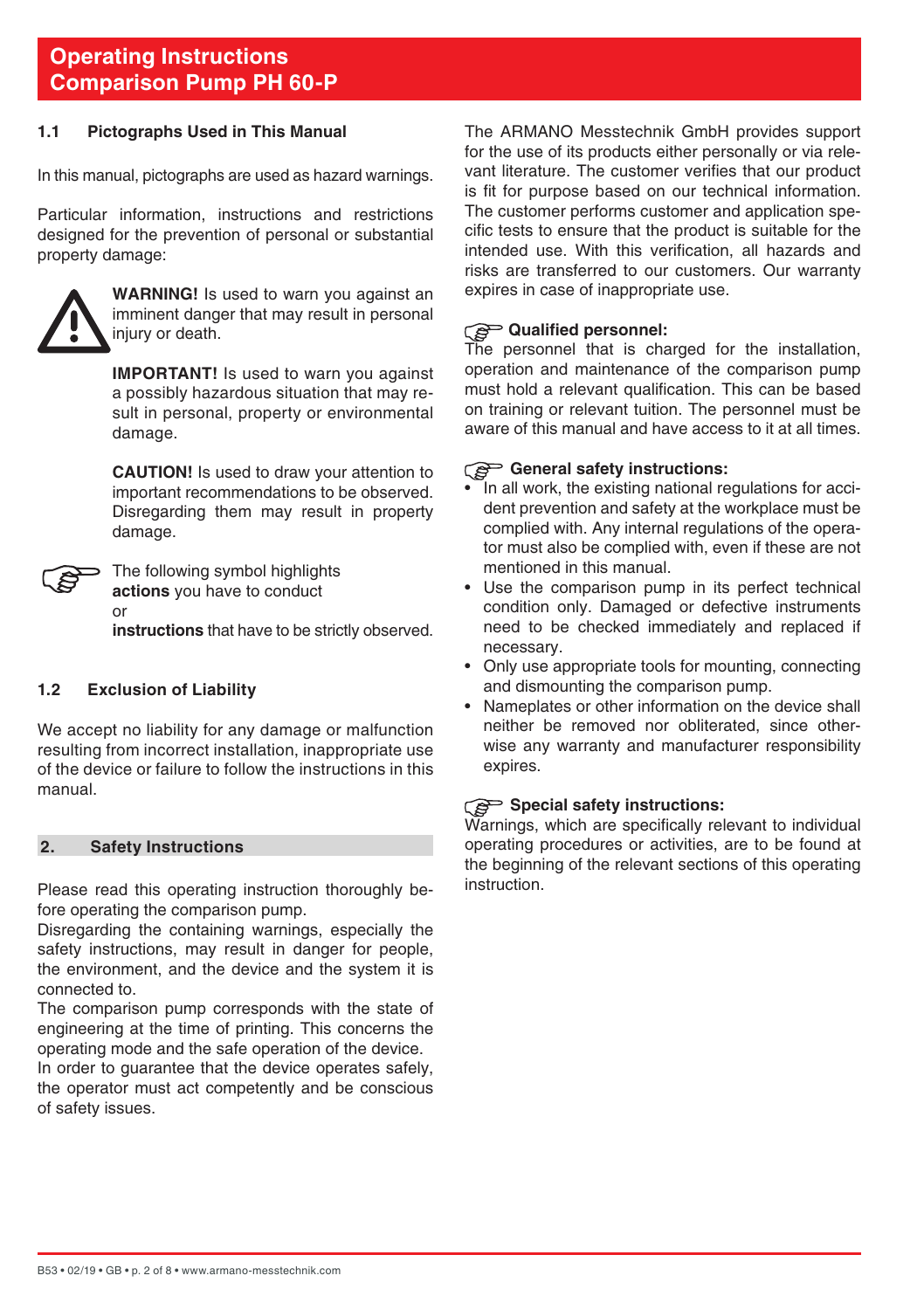## <span id="page-2-0"></span>**3. Device Description**

The comparison pump model PH 60-P is a pressure generator and used for comparative measurements. It is suitable for testing and adjusting pressure measuring devices of all kinds.

The model is applicable for pressure ranges from −1 to +60 bar. For testing, only gaseous, non-aggressive media shall be used.

Gauge pressure from −0.5 bar up to +4 bar can be generated with the installed spindle pump (ambient air). An external compressed air supply and vacuum generation (vacuum pump) is required for higher pressure and vacuum ranges respectively.

The test item is compared to a pressure measuring device with higher accuracy (e.g. Overview 2000 Test Gauges, Overview 10000 Calibration Technology).

Comparison pumps on a base plate are small, lightweight, handy and can be mounted easily on a workbench or applied mobile on site.

#### **Components:**

- $\bullet$  Pump system (piston with spindle turnable via handwheel – for pressure and vacuum generation and for fine adjustment, cylinder serving as pressure chamber)
- **2** Base plate
- **6** Connection for test item
- **4** Connection for reference device
- Stop valve with clamping sleeve for reference device
- **6** Stop valve with clamping sleeve for test item
- External vacuum and pressure connection
- System ventilation with connection options for a hose or a tube
- **D** Double stop valve Valve <sup>O</sup> for connection <sup>O</sup> Valve  $\mathbf{\Omega}$  for connection  $\boldsymbol{\Omega}$

All parts are mounted on a base plate  $\bigcirc$  and connected by tubing.

#### **Nameplate and label:**

The nameplate is placed on the back of the comparison pump. It contains the most important technical data and information.

### **Scope of delivery:**

The delivery includes – in addition to the comparison pump:

- 1 operating instruction
- 2 special gaskets for connections, with 2 encased O-rings (mounted)
- 4 O-rings as spare parts
- 2 clamping sleeves G1 ⁄2 (mounted)
- 2 clamping sleeves M20x1.5
- 2 nipples and union nuts according to DIN 16 284 for connections  $\bigcirc$  and  $\bigcirc$  (mounted)

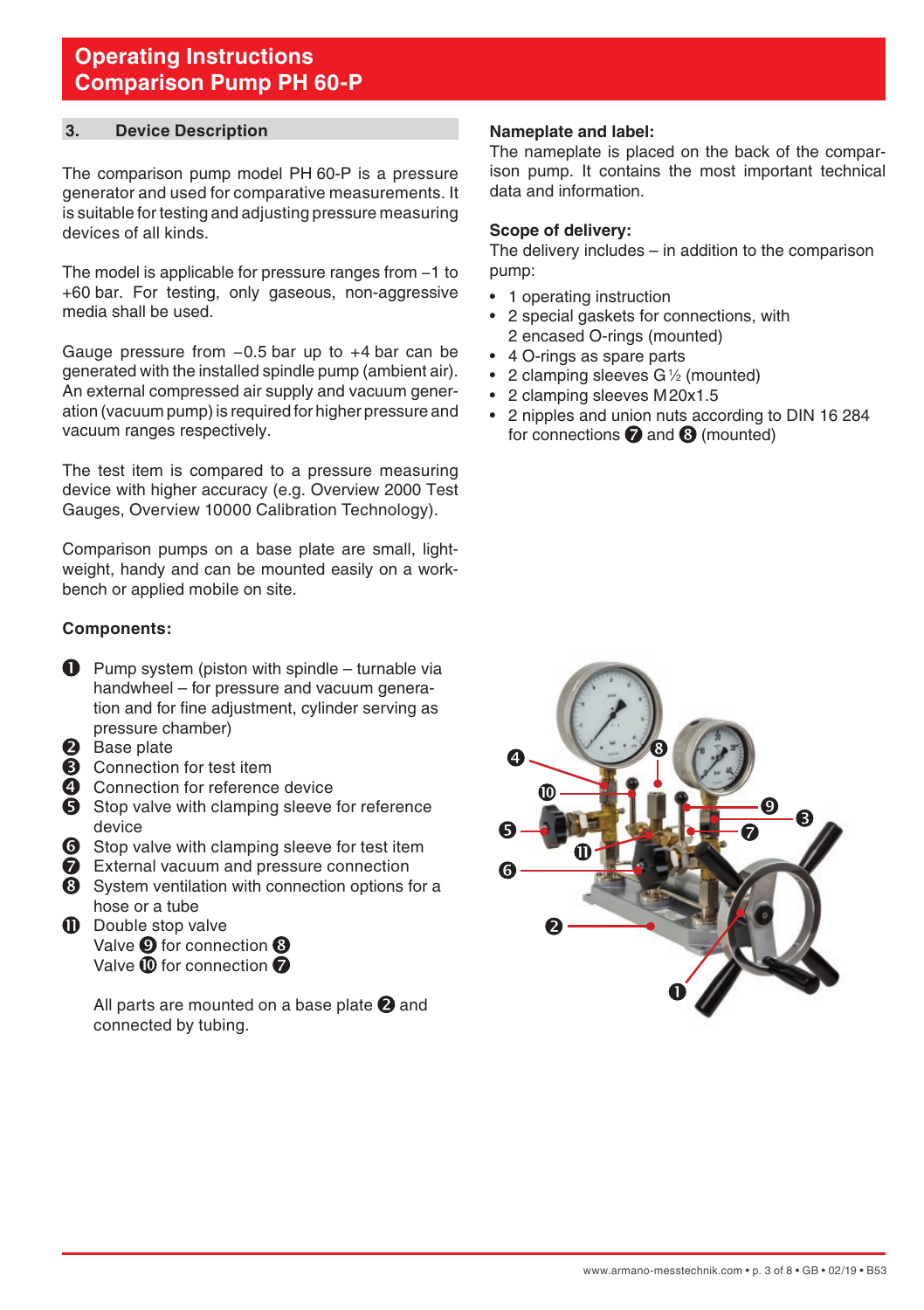# <span id="page-3-0"></span>**3.1 Intended Use**

The comparison pump shall only be used for generating pressure or vacuum in order to carry out comparative measurements for testing and adjusting pressure measuring devices.

Do not use the comparison pump beyond its specification or contrary to the operating instructions.

The operational safety of the device supplied is only guaranteed by intended use. The specified limit values  $\Rightarrow$  chapter 4 "Technical Data") must not be exceeded. This particularly applies for the adherence to the permissible full scale value and the permissible temperature range.



#### **IMPORTANT! Risk of injury or material damage due to overpressure!**

 Exceeding the maximum overload values may lead to material failure of the comparison pump. This may also cause serious damage to health.

 $\rightarrow$  Ensure that the overload values are never exceeded.

Please check if the comparison pump is suitable for your application before ordering and installation.

# **4. Technical Data**

| Construction type                                                      | plate version                                                                                                                    |
|------------------------------------------------------------------------|----------------------------------------------------------------------------------------------------------------------------------|
| Medium                                                                 | dry, clean, non-corrosive gas                                                                                                    |
| Special version<br>for oxygen $(O_2)$                                  | wetted parts free of grease<br>and oil                                                                                           |
| p <sub>min</sub> (operating volume<br>$\leq$ 0.1 litre)                | $-0.5$ bar<br>(without external vacuum supply)                                                                                   |
| $p_{\text{max}}$ (operating volume<br>$\leq$ 0.1 litre)                | 4 bar<br>(without external pressure supply)                                                                                      |
| Required admission<br>pressure                                         | $-1/+60$ bar<br>(for higher pressure ranges)                                                                                     |
| Standard connection                                                    | 2 connections male G1/2 LH,<br>each with 2 clamping sleeves<br>on $G\frac{1}{2}$ right or M20x1.5 right,<br>incl. double sealing |
| Connection for<br>external compressed<br>air supply and<br>vacuum pump | 2 nipples and union nuts<br>according to DIN 16 284 for<br>connections $\bullet$ and $\bullet$                                   |
| Base plate                                                             | all parts mounted on aluminum,<br>grey enamelled,<br>4 mounting orifices<br>Ø 8.5 mm (0.33")                                     |
| Piston and spindle                                                     | stainless steel                                                                                                                  |
| Cylinder                                                               | brass, grey enamelled<br>blue enamelled <sup>1)</sup>                                                                            |
| Weight                                                                 | approx. 7 kg (15.43 lb)                                                                                                          |
| Temperature range                                                      | 10 °C to 50 °C<br>(50 °F to 122 °F)                                                                                              |

<sup>1)</sup> for the special version for oxygen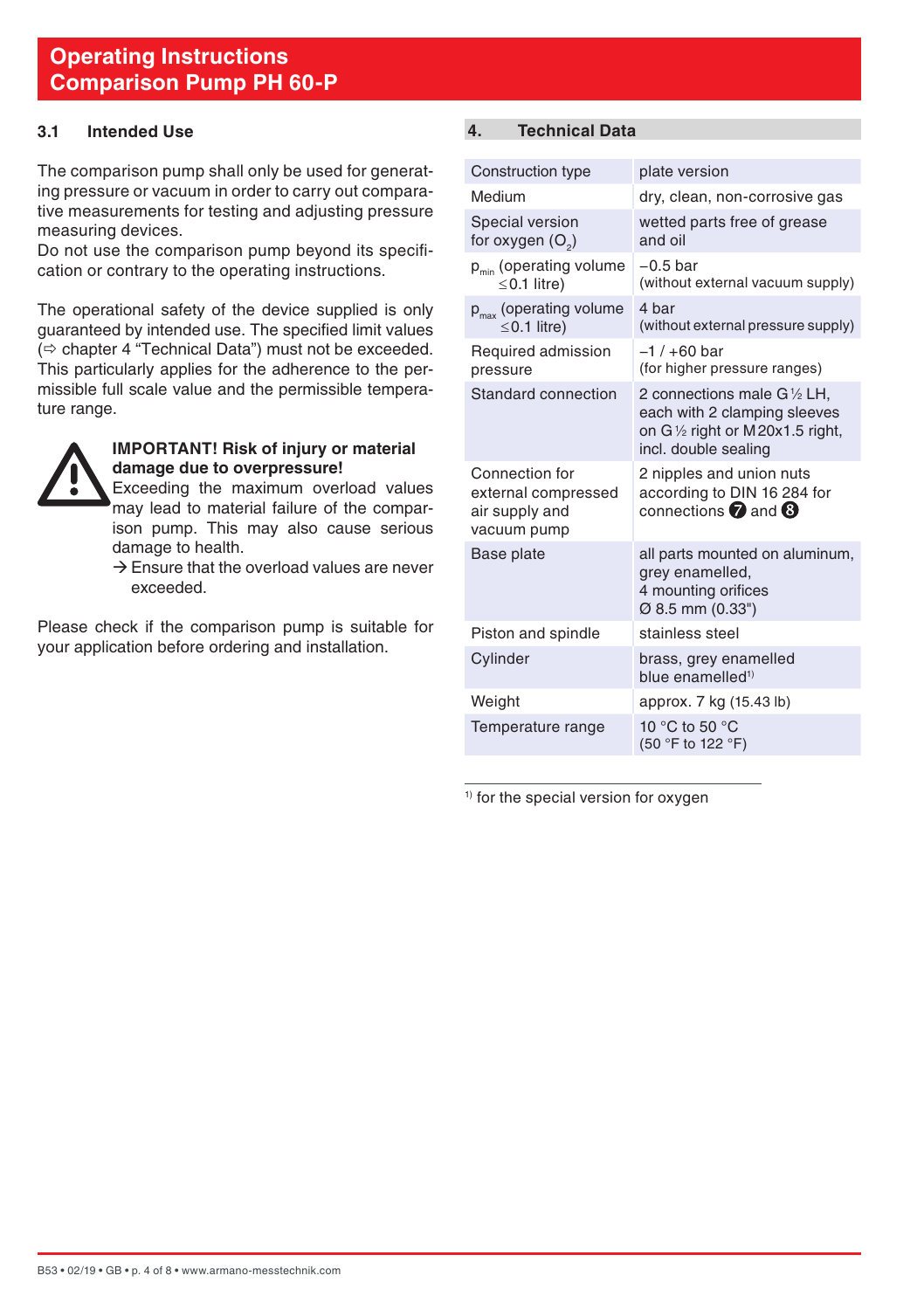## <span id="page-4-0"></span>**5. Preparation, Functions and Measuring Process**

#### **Before commissioning:**

Before putting into operation, the comparison pump should be firmly mounted on the workbench via the 4 mounting orifices in the base plate  $\bigcirc$ . Additionally, a visual inspection shall be carried out to check the integrity of the pressure-bearing connection elements.

#### **Initial setting:**

Before commissioning, close the valves  $\mathbf{\Theta}$ ,  $\mathbf{\Theta}$  and  $\mathbf{\Theta}$ ; open valve **.** 

Tightly screw the reference device (e.g. test gauge) into the connection of valve  $\blacksquare$  and the test item into the connection of valve  $\Omega$ 



**IMPORTANT! Attention must be paid to thorough sealing!** Please use an appropriate wrench and the designated wrench flat. During screwing in, the pressure measuring devices should never be held at the case!

## **5.1 Test Process with Pressure**

#### **Without external compressed air supply:** (Valve  $\boldsymbol{\Theta}$  remains closed)

For testing pressure measuring devices, the screwed out spindle is the initial position for the pressure generation in the cylinder. Close the stop valve  $\mathbf{\mathbb{O}}$ , open valves  $\Theta$  and  $\dot{\Theta}$ , then turn the handwheel slowly clockwise.

The generated pressure is indicated on the pressure measuring devices. Before screwing out the spindle again, close the valves  $\bigcirc$  and  $\bigcirc$  and open valve  $\bigcirc$ . Before generating pressure again, close valve  $\mathbf{\mathbb{O}}$  and open valves  $\bigcirc$  and  $\bigcirc$ . By repeatedly turning the spindle in and out, a pressure of up to max. 4 bar can be generated.



**CAUTION!** The total travel of the spindle pump is approximately 42 revolutions. At the lower and the upper end a distinct stop is noticeable. Do not attempt to turn beyond those points forcibly! Otherwise, the spindle pump will be damaged!



Fig. schematic drawing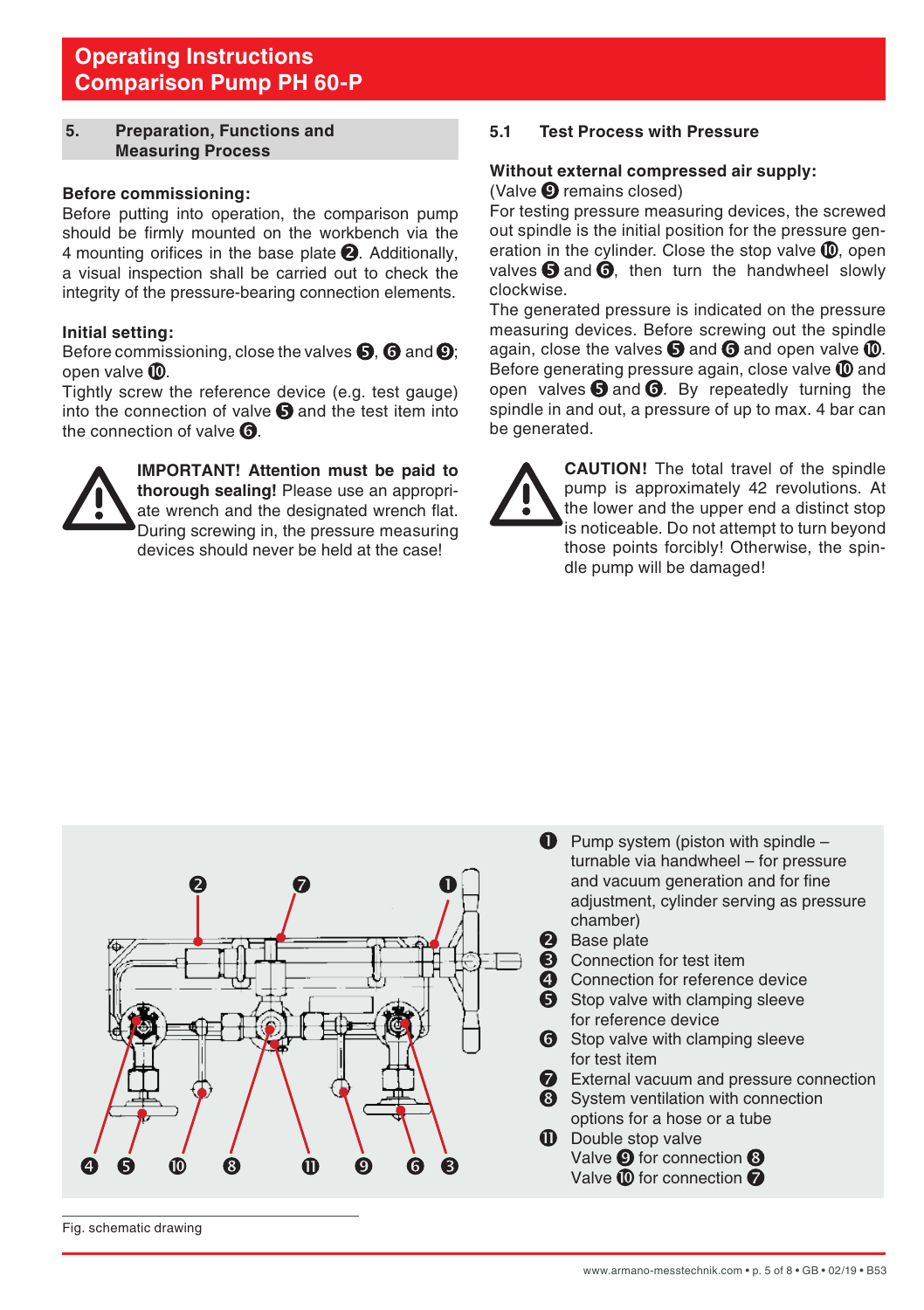#### <span id="page-5-0"></span>**With external compressed air supply:**

### $(Value \nQ remains closed)$

If a test pressure higher than 4 bar is required, an external clean, gaseous and non-aggressive pressure supply unit needs to be attached to connection  $\mathbf{\Theta}$ . Prior to this, close valve **10!** Ensure that the connection is firm and tight! The compressed air supply via valve  $\mathbf 1$ must be carried out controlled, otherwise the pressure measuring devices are overpressurised. For fine adjustment, the spindle pump needs to be used while valve  $\mathbf{\Omega}$  is closed.

### **Ventilation:**

The system can be ventilated with valve  $\boldsymbol{Q}$  and via connection  $\bullet$ .



## **IMPORTANT! Never open any pressurebearing connection as long as there is any pressure left in the system!**

In particular, do not screw out the test item. Please vent the entire system always completely until no pressure is left in the system! By attaching a hose or a tube to connection  $\bullet$  it is possible to release the medium outside the test station.

## **5.2 Test Process with Vacuum**

#### **Without external vacuum supply:**

#### (Valve  $\boldsymbol{\Theta}$  remains closed)

For testing vacuum measuring devices, the spindle screwed into the piston is the initial position for the vacuum generation in the piston. Close the stop valve  $\mathbf{I}$ . open valves  $\bigcirc$  and  $\bigcirc$ , then turn the handwheel counter-clockwise. The generated vacuum is indicated on the vacuum measuring devices. Before screwing in the spindle again, close the valves  $\boldsymbol{\Theta}$  and  $\boldsymbol{\Theta}$  and open valve  $\mathbf 0$  (Disregarding this results in pressure generation!). Before generating vacuum again, close valve  $\mathbf 1$ and open valves  $\bigcirc$  and  $\bigcirc$ . By repeatedly turning the spindle in and out, a vacuum of approximately 0.5 bar can be generated.

### **With external vacuum supply:**

 $(Value \nQ remains closed)$ 

If a test vacuum of more than 0.5 bar is required, an external vacuum pump needs to be attached to connection  $\Theta$ . Prior to this, close valve  $\mathbb O$ ! Ensure that the connection is firm and tight! The vacuum supply via valve  $\mathbf{\Omega}$  must be carried out controlled, otherwise the pressure measuring devices are overloaded. For fine adjustment, the spindle pump needs to be used while valve  $\mathbf{\Omega}$  is closed.

#### **Ventilation:**

The system can be ventilated with valve  $\boldsymbol{Q}$  and via connection  $\bigcirc$  (see page 5).

#### **5.3 Test Process with Pressure and Vacuum** (Compound measuring ranges)

For testing compound gauges, an external pressure supply and an external vacuum generation supply is required.

The vacuum pump and the pressure supply are attached to the connections  $\mathbf \Omega$  and  $\mathbf \Omega$ .



**IMPORTANT!** Valves  $\textcircled{1}$  and  $\textcircled{2}$  need to be **closed during this process!** The assignment of the connections  $\bullet$  and  $\bullet$  is freely selectable. Ensure that the connection is firm and tight!

 The test process is carried out in the same way as described in the individual test processes above.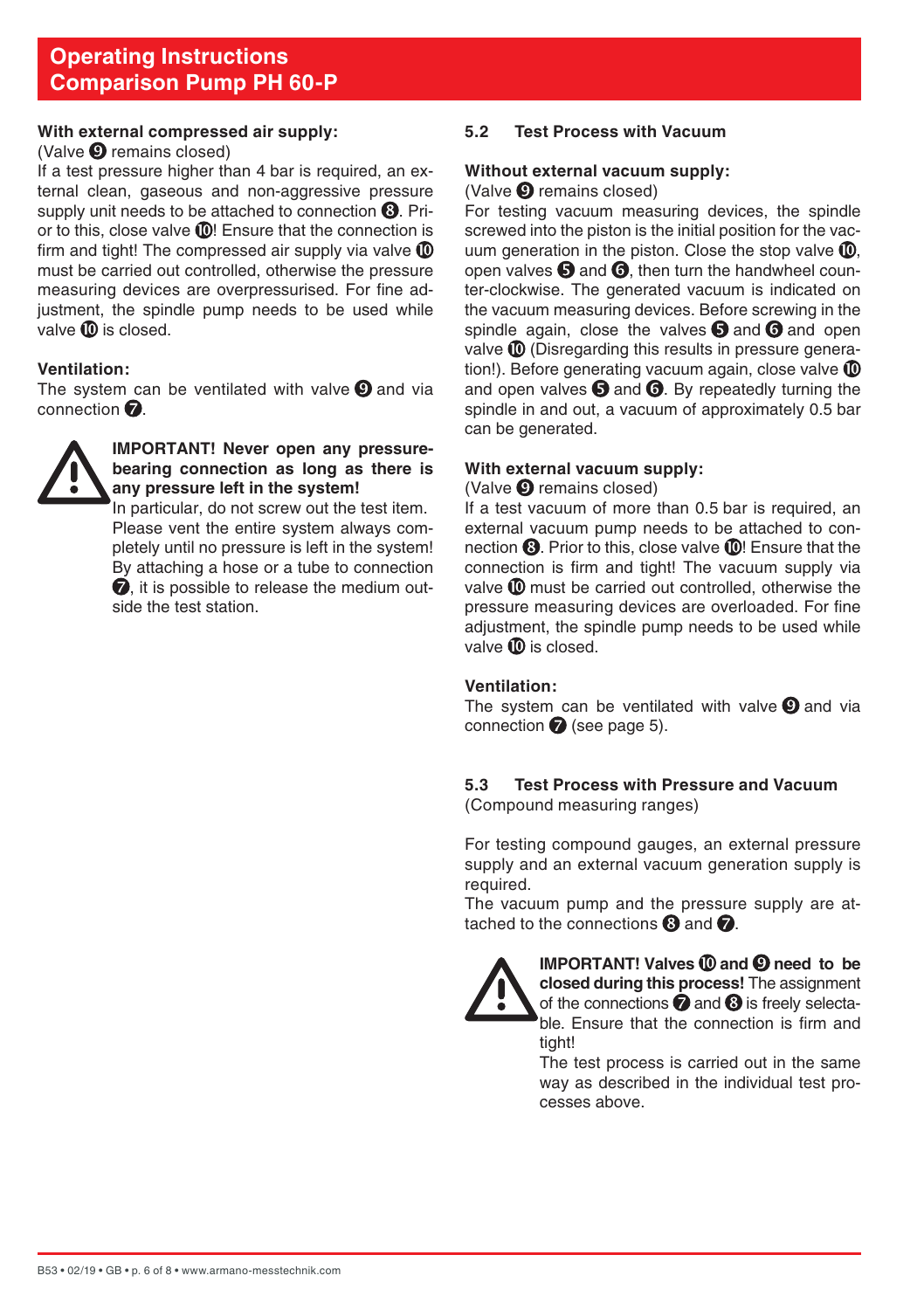#### <span id="page-6-0"></span>**6. Maintenance/Cleaning, Storage and Transport**



# **CAUTION! Material damage and loss of warranty!**

 Any modifications or interventions in the device, made by the customer, might damage important parts or components. Such intervention leads to the loss of any warranty and manufacturer's responsibility!

 $\rightarrow$  Never modify the device or perform any repairs yourself.

#### **Maintenance:**

The maintenance is limited to occasional lubrication of the unscrewed spindle with instrument grease (for the special version for oxygen with special grease).

The instrument cannot be repaired by the operator. In case of faults, which cannot be eliminated without interference in the device, please return the instrument to the manufacturer for repair. Any arising repairs may only be executed by the manufacturer.

### **Cleaning**:

- Clean the comparison pump with a dry or slightly dampened lint-free cloth.
- Do not use any sharp objects or aggressive agents for cleaning.

#### **Storage and transport:**

- Use the original packaging or comparable packaging for transport.
- Avoid impacts or strong vibrations.
- Protect the device against moisture.

# **7. Dismounting and Disposal**

### **Before dismounting:**

The test item must be unpressurised before dismounting! For this purpose, open the valves  $\mathbf{\Theta}$ .  $\mathbf{\Theta}$  and  $\mathbf{\Phi}$ .

#### **Disposal: NO DOMESTIC WASTE!**



 The comparison pump comprises various materials. It shall not be disposed together with domestic waste.

 $\rightarrow$  Bring the comparison pump to your local recycling plant

or

 $\rightarrow$  send the comparison pump back to your supplier or to the ARMANO Messtechnik GmbH.